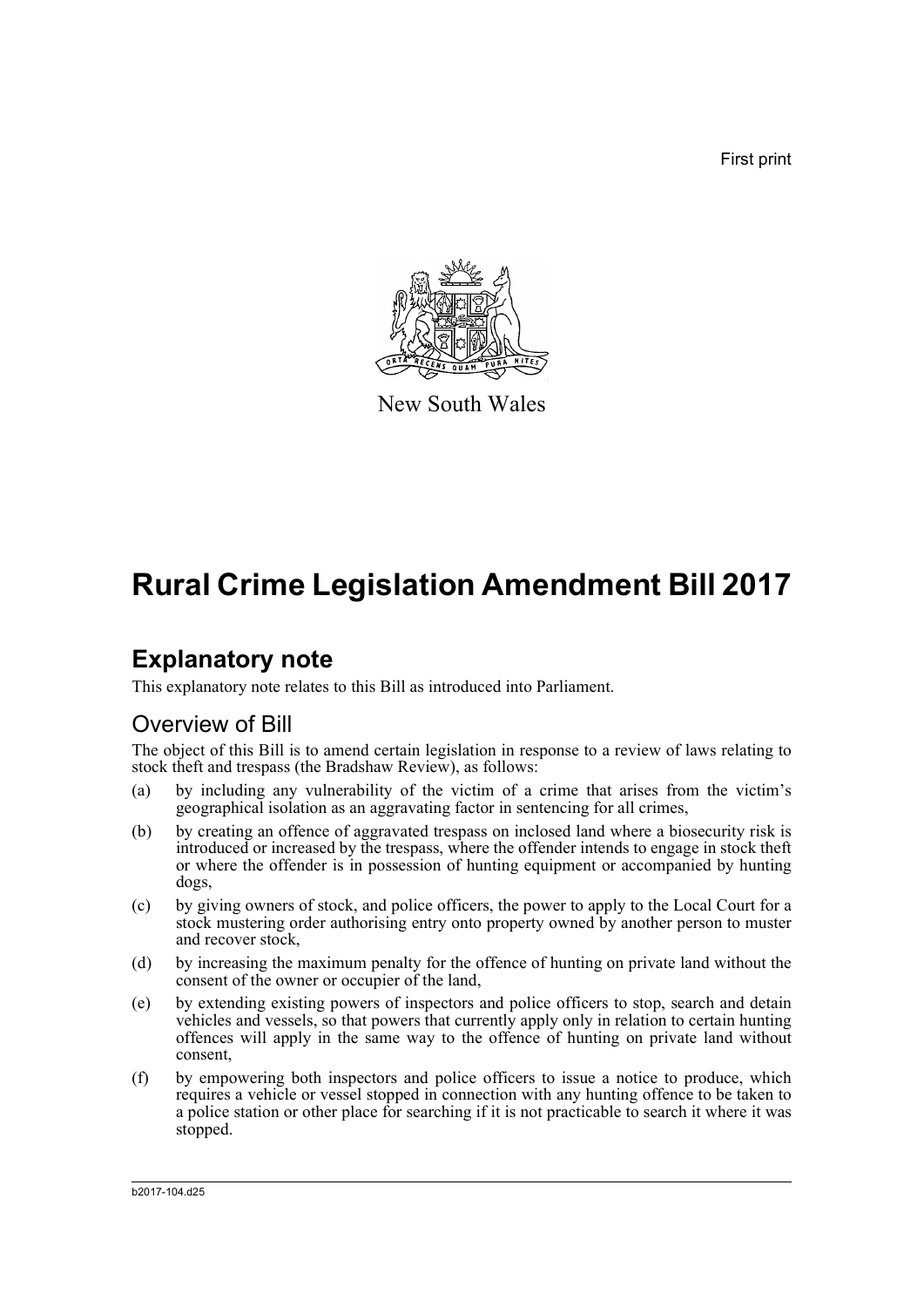## Outline of provisions

**Clause 1** sets out the name (also called the short title) of the proposed Act.

**Clause 2** provides for the commencement of the proposed Act on the date of assent to the proposed Act, except the amendment about stock mustering orders, which commences on a day or days to be appointed by proclamation.

### **Schedule 1 Amendment of Acts**

#### **Animals Act 1977**

**Schedule 1.1** specifies the requirements for proving ownership of feral goats, as follows:

- (a) a feral goat that is held in captivity may be bought, sold or otherwise dealt with or disposed of,
- (b) if a feral goat ceases to be held in captivity, all property in the goat is immediately extinguished,
- (c) if a person captures a feral goat that is not held in captivity, the person becomes the owner of the goat.

#### **Crimes (Sentencing Procedure) Act 1999**

**Schedule 1.2** includes any vulnerability of the victim arising from the geographical isolation of the victim as an aggravating factor in sentencing for any crime.

#### **Game and Feral Animal Control Act 2002**

**Schedule 1.3 [1]** inserts a note about a section that provides that police officers can exercise the functions of an inspector under the *Game and Feral Animal Control Act 2002*.

**Schedule 1.3 [2]** provides for inspectors (including police officers) to issue a notice to produce, requiring the person in charge of a vehicle or vessel that an inspector has stopped to take the vehicle or vessel to a specified place for the purpose of the carrying out of a search. A notice to produce may be issued only if it is not reasonably practicable to carry out the search where the vehicle or vessel is stopped. The amendment also extends the operation of existing powers of inspectors (including police officers) to stop and search vehicles and vessels in connection with the investigation and collection of evidence about certain hunting offences so that they also apply to the offence of hunting on private land (under section 28J of the *Summary Offences Act 1988*).

**Schedule 1.3 [3]** makes it clear that the power of an inspector (including a police officer) to seize anything that is found by the inspector in any authorised search, and that the inspector has reason to believe is connected with a game hunting offence, includes anything found in a search carried out after a vehicle or vessel was produced for inspection at a specified place, in compliance with a notice to produce.

**Schedule 1.3 [4]** also extends the operation of existing powers of inspectors (including police officers) to detain and seize vehicles in connection with the investigation and collection of evidence to the offence of hunting on private land (under section 28J of the *Summary Offences Act 1988*).

#### **Inclosed Lands Protection Act 1901**

**Schedule 1.4 [1]** amends the *Inclosed Lands Protection Act 1901* to create an offence of aggravated trespass where trespass occurs in circumstances that involve:

- (a) the introduction or increase of a biosecurity risk for a particular property, or
- (b) an intention to engage in stock theft, or
- (c) the presence of hunting equipment, including hunting dogs.

**Schedule 1.4 [2]** provides that proof of reasonable excuse under the proposed amendments lies on the person charged with the offence.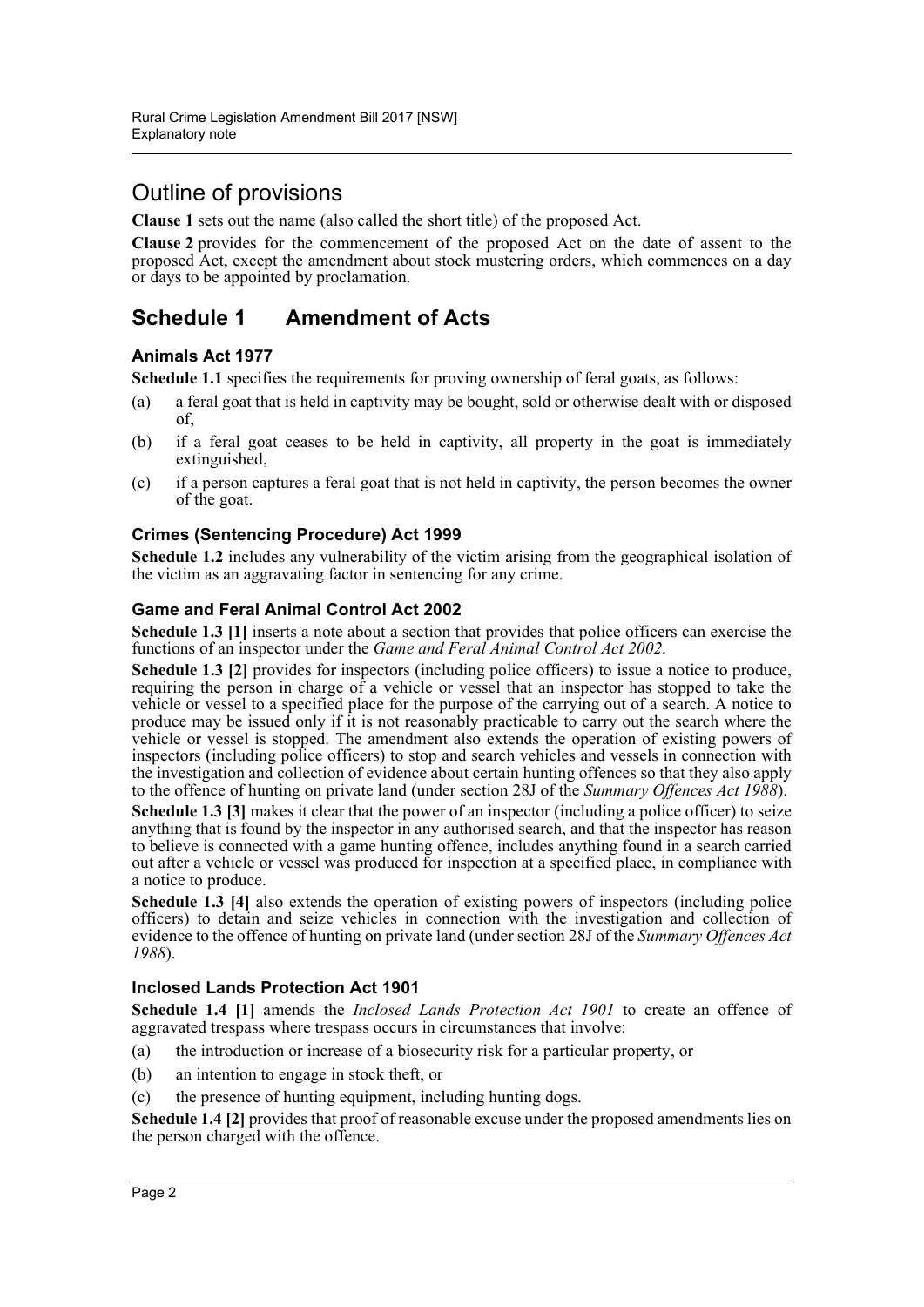#### **Law Enforcement (Powers and Responsibilities) Act 2002**

**Schedule 1.5** allows an owner of stock, or a police officer, to apply to the Local Court for a stock mustering order, by inserting the following provisions:

- (a) **Proposed section 210K** defines terms used in the proposed provisions.
- (b) **Proposed section 210L** provides that the Local Court may, on application by the owner of stock or a police officer, make a stock mustering order, which authorises a person named in the order to enter land to conduct a muster of stock, so as to locate and remove it. That person may only do so under the direction and supervision of a police officer, who is authorised to carry out those functions, including with use of any horse, dog, vehicle or equipment.

The proposed section also provides that the Local Court is to make a stock mustering order only if satisfied that the owner of stock or police officer who applied for the order has reasonable grounds for believing that the owner's stock is on land managed or controlled by another person, and either the person managing or controlling the land has unreasonably refused to permit the owner of stock or police officer who applied for the order to enter the land to search for, locate and remove the stock or it is impracticable for the owner of stock or the police officer to obtain such permission.

- (c) **Proposed section 210M** details how an application for a stock mustering order is to be made.
- (d) **Proposed section 210N** requires notice to be given of the making of a stock mustering order to the person managing or controlling the land to which the order relates, if that person did not appear, or was not represented, before the Local Court on the making of the order, and to the police if no police officer was a party to the proceedings for the order.
- (e) **Proposed section 210O** provides that the person authorised by a stock mustering order to enter land may enter the land and do the things that the person is authorised to do by the order. The proposed order also requires notice to be given before the entry is made and makes it clear that a stock mustering order does not authorise a police officer or any other person to enter any part of land that is used for residential purposes.
- (f) **Proposed section 210P** makes it an offence for a person who has knowledge of a stock mustering order to do or omit to do anything with the intention of frustrating action under the order or to obstruct a person who is acting under the order. The maximum penalty for the offence is 50 penalty units (currently \$5,500) or 6 months imprisonment.

#### **Summary Offences Act 1988**

**Schedule 1.6 [1]** increases the maximum penalty for the offence of hunting on private land without the consent of the owner or occupier of the land from 10 penalty units (currently \$1,100) to 20 penalty units (currently \$2,200).

**Schedule 1.6 [2] and [3]** provide for inspectors appointed under the *Game and Feral Animal Control Act 2002* to issue penalty notices for the offence of hunting on private land. Currently only police officers can issue such penalty notices.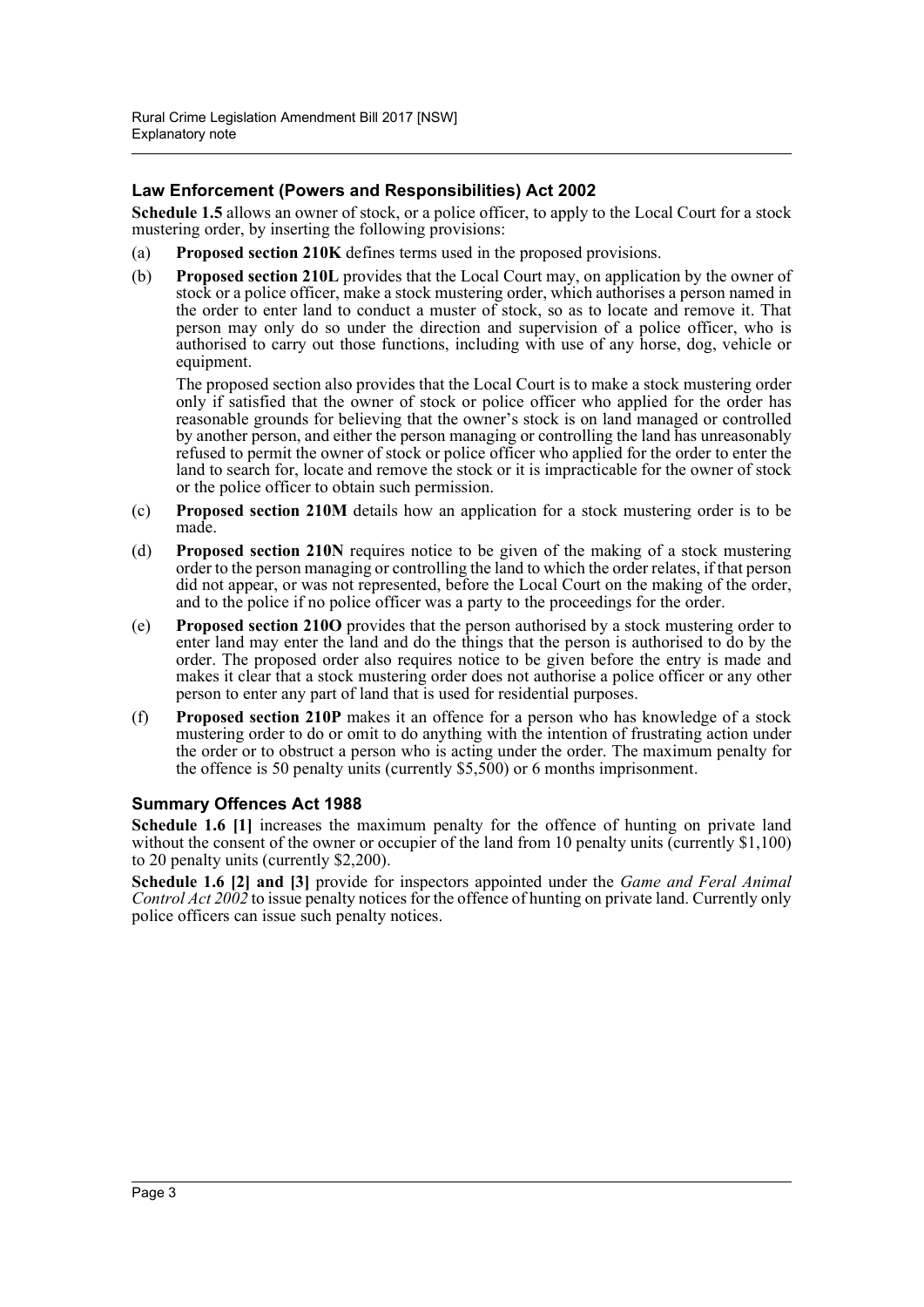First print



New South Wales

# **Rural Crime Legislation Amendment Bill 2017**

## **Contents**

|                   |               |                          | Page |  |
|-------------------|---------------|--------------------------|------|--|
|                   | 1             | Name of Act              | C    |  |
|                   | $\mathcal{P}$ | Commencement             | 2    |  |
| <b>Schedule 1</b> |               | <b>Amendment of Acts</b> | 3    |  |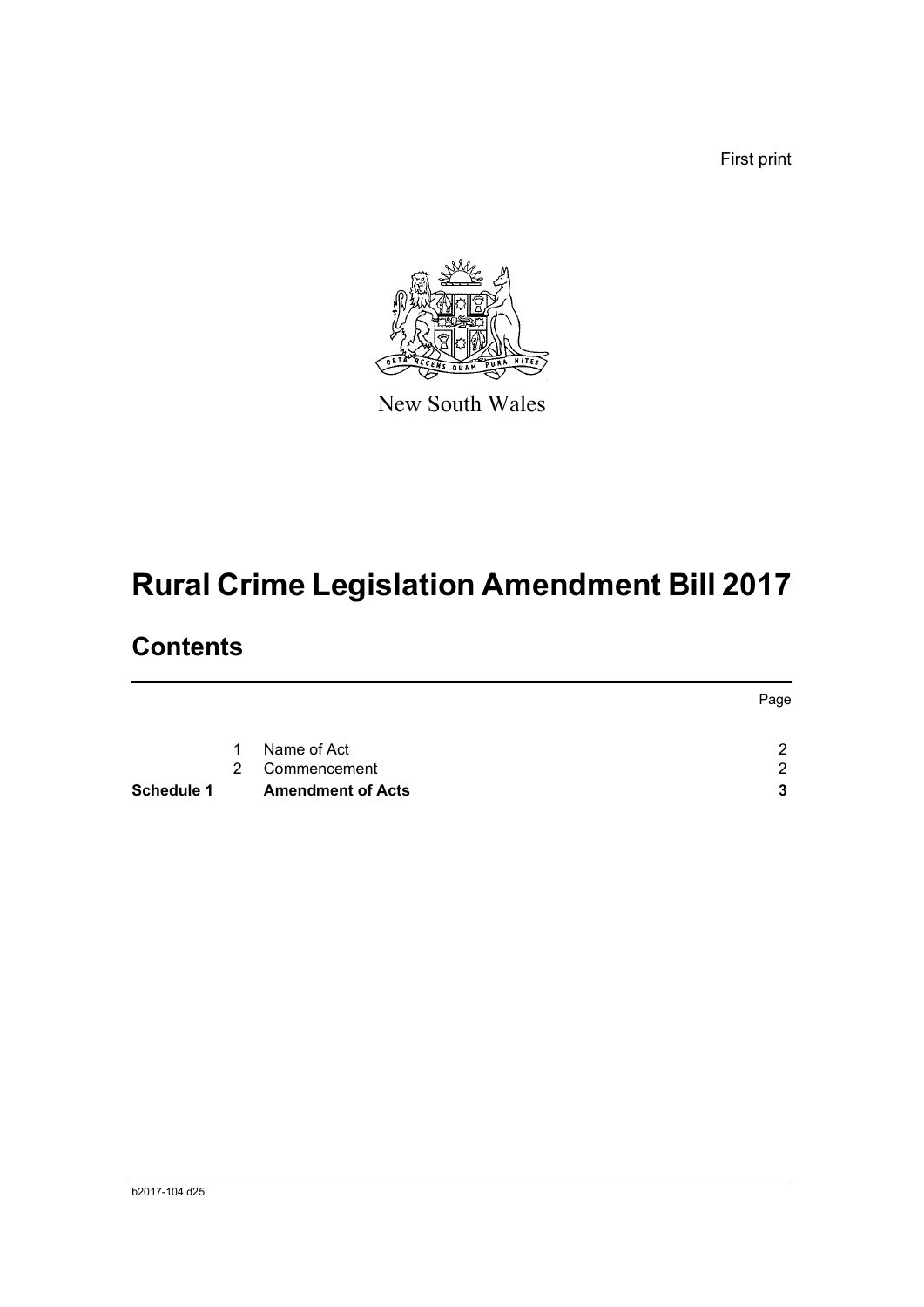

New South Wales

# **Rural Crime Legislation Amendment Bill 2017**

No , 2017

#### **A Bill for**

An Act to amend various Acts with respect to sentencing in cases where victims are geographically isolated, the ownership of feral goats, the mustering of stock, trespass and illegal hunting; and for other purposes.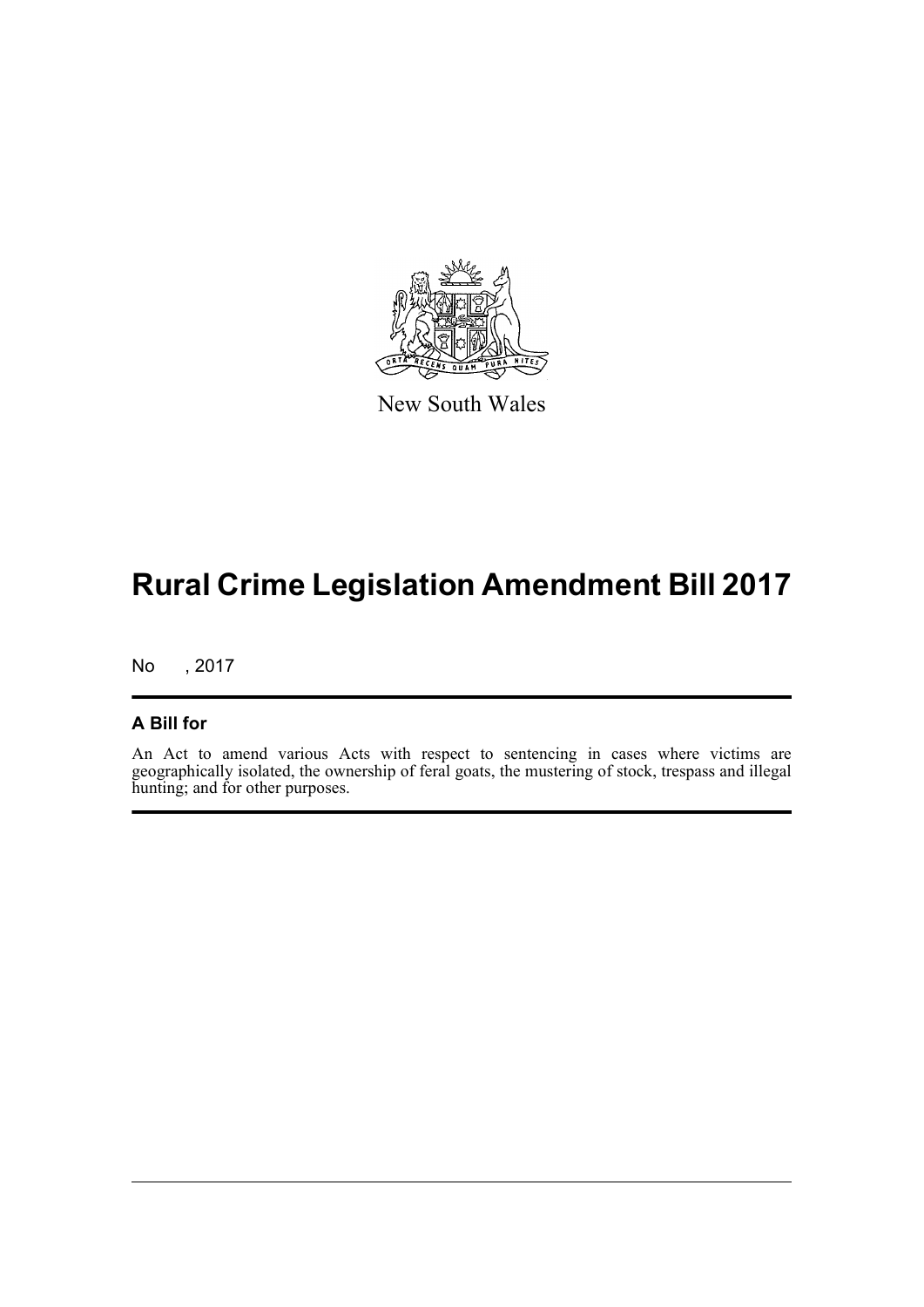<span id="page-5-0"></span>

<span id="page-5-1"></span>

| -1 | Name of Act<br>This Act is the Rural Crime Legislation Amendment Act 2017.<br><b>Commencement</b> |                                                                                                   |        |  |  |
|----|---------------------------------------------------------------------------------------------------|---------------------------------------------------------------------------------------------------|--------|--|--|
|    |                                                                                                   |                                                                                                   |        |  |  |
|    | (1)                                                                                               | This Act commences on the date of assent to this Act, except as provided by<br>subsection $(2)$ . | 5<br>6 |  |  |
|    | (2)                                                                                               | Schedule 1.5 commences on a day or days to be appointed by proclamation.                          |        |  |  |

1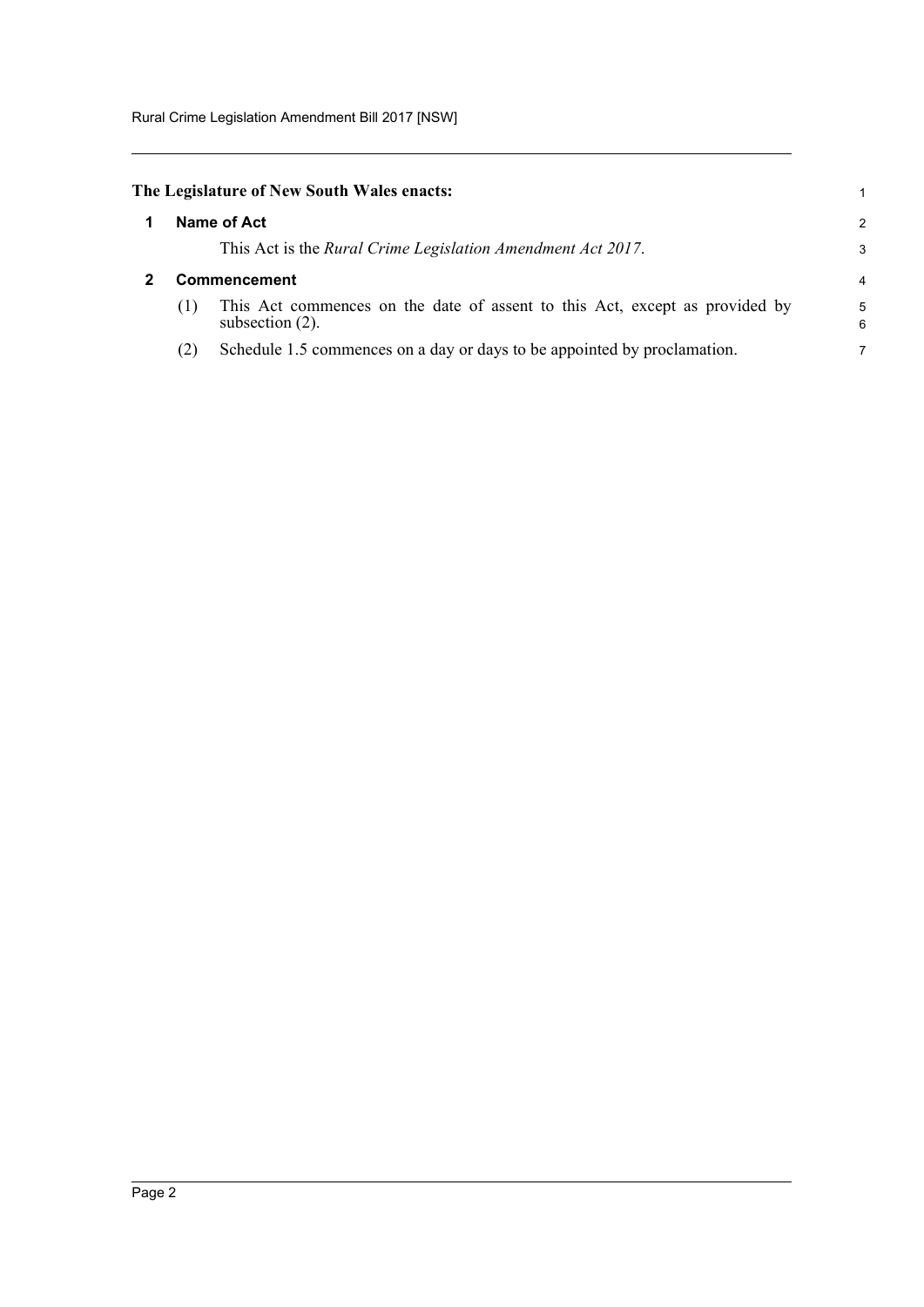<span id="page-6-0"></span>

|     | <b>Schedule 1</b>               | <b>Amendment of Acts</b>                                                                                                                                                                                                                                                                                        | 1                    |  |
|-----|---------------------------------|-----------------------------------------------------------------------------------------------------------------------------------------------------------------------------------------------------------------------------------------------------------------------------------------------------------------|----------------------|--|
| 1.1 |                                 | Animals Act 1977 No 25                                                                                                                                                                                                                                                                                          | $\overline{c}$       |  |
| [1] |                                 | Section 10A Ownership of deer and feral goats                                                                                                                                                                                                                                                                   | 3                    |  |
|     |                                 | Insert "or feral goat" after "deer" wherever occurring in section $10A(1)$ –(3).                                                                                                                                                                                                                                | 4                    |  |
| [2] | Section 10A (4)                 |                                                                                                                                                                                                                                                                                                                 | 5                    |  |
|     |                                 | Insert in alphabetical order:                                                                                                                                                                                                                                                                                   | 6                    |  |
|     |                                 | <b>feral goat</b> means a living animal of the species Capra aegagrus hircus that has<br>become established in the wild, has not been born as a result of a managed<br>breeding program and has not been subject to any animal husbandry procedure                                                              | 7<br>8<br>9          |  |
|     |                                 | or treatment.                                                                                                                                                                                                                                                                                                   | 10                   |  |
| 1.2 |                                 | <b>Crimes (Sentencing Procedure) Act 1999 No 92</b>                                                                                                                                                                                                                                                             | 11                   |  |
|     |                                 | Section 21A Aggravating, mitigating and other factors in sentencing                                                                                                                                                                                                                                             | 12                   |  |
|     | section $21A(2)(1)$ .           | Insert "because of the geographical isolation of the victim" after "disability," in                                                                                                                                                                                                                             | 13<br>14             |  |
| 1.3 |                                 | Game and Feral Animal Control Act 2002 No 64                                                                                                                                                                                                                                                                    | 15                   |  |
| [1] | <b>Section 4 Definitions</b>    |                                                                                                                                                                                                                                                                                                                 | 16                   |  |
|     |                                 | Insert after the definition of <i>inspector</i> :                                                                                                                                                                                                                                                               | 17                   |  |
|     |                                 | Note. Section 34 provides that a police officer may exercise the functions of an<br>inspector under this Act, and for that purpose is taken to be an inspector.                                                                                                                                                 | 18<br>19             |  |
| [2] |                                 | Section 44 Power to detain and search vehicles or vessels                                                                                                                                                                                                                                                       | 20                   |  |
|     |                                 | Omit section 44 (2). Insert instead:                                                                                                                                                                                                                                                                            | 21                   |  |
|     | (2)                             | An inspector may, by notice to produce, require a person in charge of the<br>vehicle or vessel to take the vehicle or vessel to a specified place for the<br>purposes of searching the vehicle or vessel if it is not reasonably practicable to<br>carry out the search where the vehicle or vessel is stopped. | 22<br>23<br>24<br>25 |  |
|     | (3)                             | For the purposes of this section, <i>game hunting offence</i> includes an offence<br>under section 28J of the Summary Offences Act 1988 and any such offence that<br>there are reasonable grounds for believing has been, or is to be, committed.                                                               | 26<br>27<br>28       |  |
| [3] |                                 | <b>Section 45 Power of seizure</b>                                                                                                                                                                                                                                                                              | 29                   |  |
|     |                                 | Insert "(including any search of a vehicle or vessel conducted after a notice to produce was<br>issued under section 44 (2))" after "Division" in section 45 (1).                                                                                                                                               | 30<br>31             |  |
| [4] | <b>Section 45 (9)</b>           |                                                                                                                                                                                                                                                                                                                 |                      |  |
|     | Insert after section 45 $(8)$ : |                                                                                                                                                                                                                                                                                                                 |                      |  |
|     | (9)                             | For the purposes of this section, <i>game hunting offence</i> includes an offence<br>under section 28J of the Summary Offences Act 1988 and any such offence that<br>there are reasonable grounds for believing has been, or is to be, committed.                                                               | 34<br>35<br>36       |  |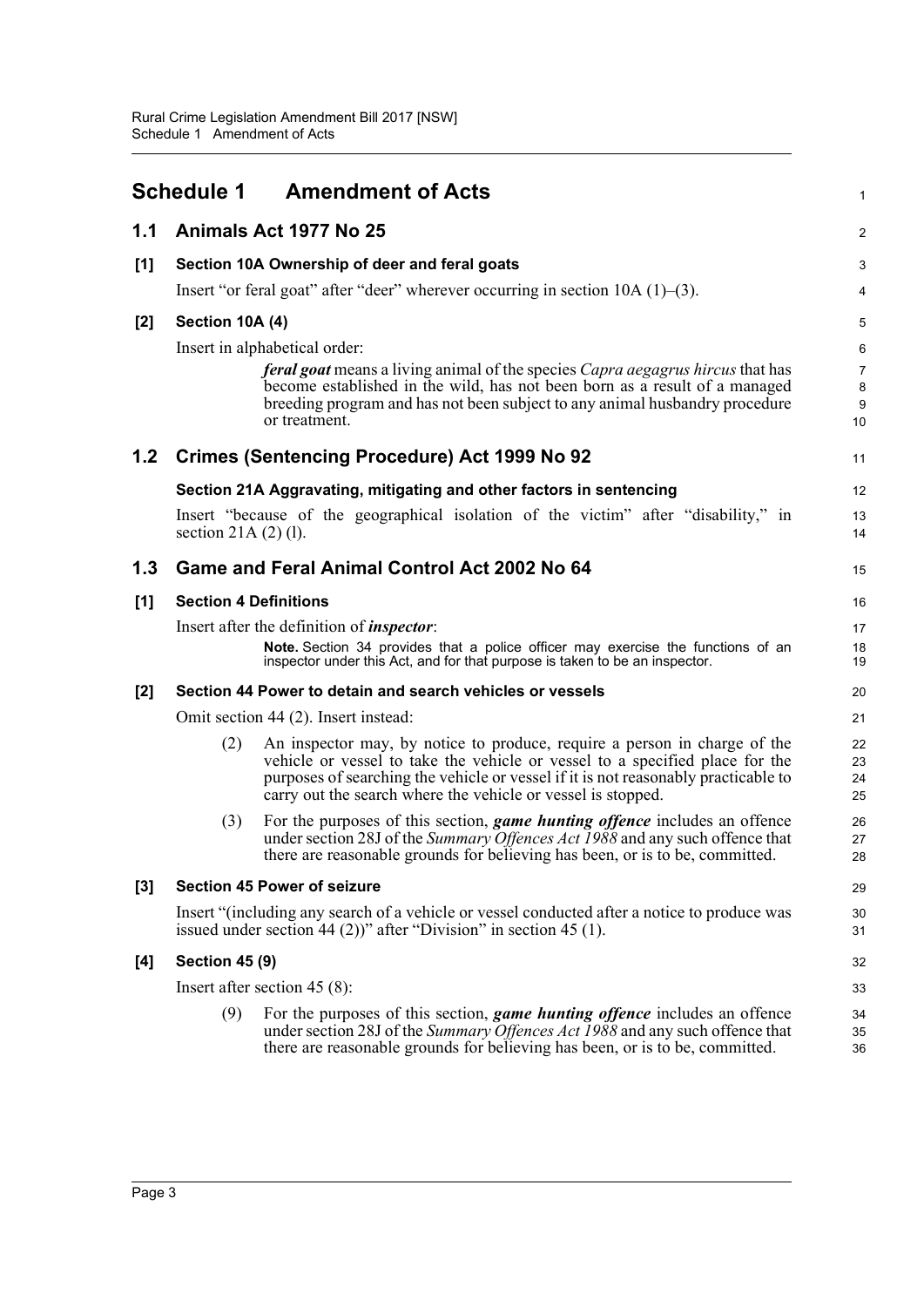| 1.4   |                                           |     |                    | <b>Inclosed Lands Protection Act 1901 No 33</b>                                                                                                                                                                      | 1                   |
|-------|-------------------------------------------|-----|--------------------|----------------------------------------------------------------------------------------------------------------------------------------------------------------------------------------------------------------------|---------------------|
| [1]   |                                           |     |                    | Section 4B Aggravated unlawful entry on inclosed lands                                                                                                                                                               | $\overline{2}$      |
|       | Insert at the end of section $4B(1)(b)$ : |     |                    |                                                                                                                                                                                                                      |                     |
|       |                                           |     |                    | , or                                                                                                                                                                                                                 | $\overline{4}$      |
|       |                                           |     | (c)                | introduces or increases a risk of a biosecurity impact (within the<br>meaning of the <i>Biosecurity Act 2015</i> ) for those inclosed lands, or                                                                      | $\mathbf 5$<br>6    |
|       |                                           |     | (d)                | intends to commit on those inclosed lands an offence under any of the<br>following provisions:                                                                                                                       | $\overline{7}$<br>8 |
|       |                                           |     |                    | (i)<br>section 126, 503, 505 or 506 of the Crimes Act 1900,                                                                                                                                                          | 9                   |
|       |                                           |     |                    | section 16 of the Game and Feral Animal Control Act 2002,<br>(ii)<br>section 28J of the Summary Offences Act 1988, or<br>(iii)                                                                                       | 10<br>11            |
|       |                                           |     | (e)                | without reasonable excuse, possesses, places or uses any net, trap,<br>snare, poison, explosive, ammunition, knife, hunting device or hunting<br>equipment, or                                                       | 12<br>13<br>14      |
|       |                                           |     | (f)                | without reasonable excuse, possesses or discharges a firearm (within the<br>meaning of the <i>Firearms Act 1996</i> ) or a prohibited weapon (within the<br>meaning of the <i>Weapons Prohibition Act 1998</i> ), or | 15<br>16<br>17      |
|       |                                           |     | (g)                | is accompanied by a dog of a breed ordinarily used for hunting.                                                                                                                                                      | 18                  |
| $[2]$ | Section 4B (3)                            |     |                    |                                                                                                                                                                                                                      |                     |
|       | Insert after section $4B(2)$ :            |     |                    |                                                                                                                                                                                                                      | 20                  |
|       |                                           | (3) |                    | Proof of reasonable excuse under this section lies on the person charged with<br>the offence.                                                                                                                        | 21<br>22            |
| 1.5   |                                           |     |                    | Law Enforcement (Powers and Responsibilities) Act 2002 No 103                                                                                                                                                        | 23                  |
|       | Part 16B                                  |     |                    |                                                                                                                                                                                                                      |                     |
|       | Insert after Part 16A:                    |     |                    |                                                                                                                                                                                                                      |                     |
|       | Part 16B Entry onto land to muster stock  |     |                    |                                                                                                                                                                                                                      |                     |
|       |                                           |     |                    |                                                                                                                                                                                                                      | 26                  |
|       | 210K                                      |     | <b>Definitions</b> |                                                                                                                                                                                                                      | 27                  |
|       |                                           |     |                    | In this Part:                                                                                                                                                                                                        | 28                  |
|       |                                           |     |                    | stock means any of the following:                                                                                                                                                                                    | 29                  |
|       |                                           |     | (a)                | camels, dromedaries, alpacas, llamas and vicunas,                                                                                                                                                                    | 30                  |
|       |                                           |     | (b)                | cattle (that is, bulls, cows, oxen, heifers, steers, calves and buffalo),                                                                                                                                            | 31                  |
|       |                                           |     | (c)                | deer,                                                                                                                                                                                                                | 32                  |
|       |                                           |     | (d)                | goats (including bucks, does, wethers and kids),                                                                                                                                                                     | 33                  |
|       |                                           |     | (e)                | horses (that is, horses, mares, geldings, colts, fillies, foals, hinnies,<br>mules, donkeys and asses),                                                                                                              | 34<br>35            |
|       |                                           |     | (f)                | pigs (including boars, sows, barrows, piglets and suckers),                                                                                                                                                          | 36                  |
|       |                                           |     | (g)                | sheep (including rams, ewes, wethers and lambs).                                                                                                                                                                     | 37                  |
|       |                                           |     |                    | stock mustering order-see section 210L.                                                                                                                                                                              | 38                  |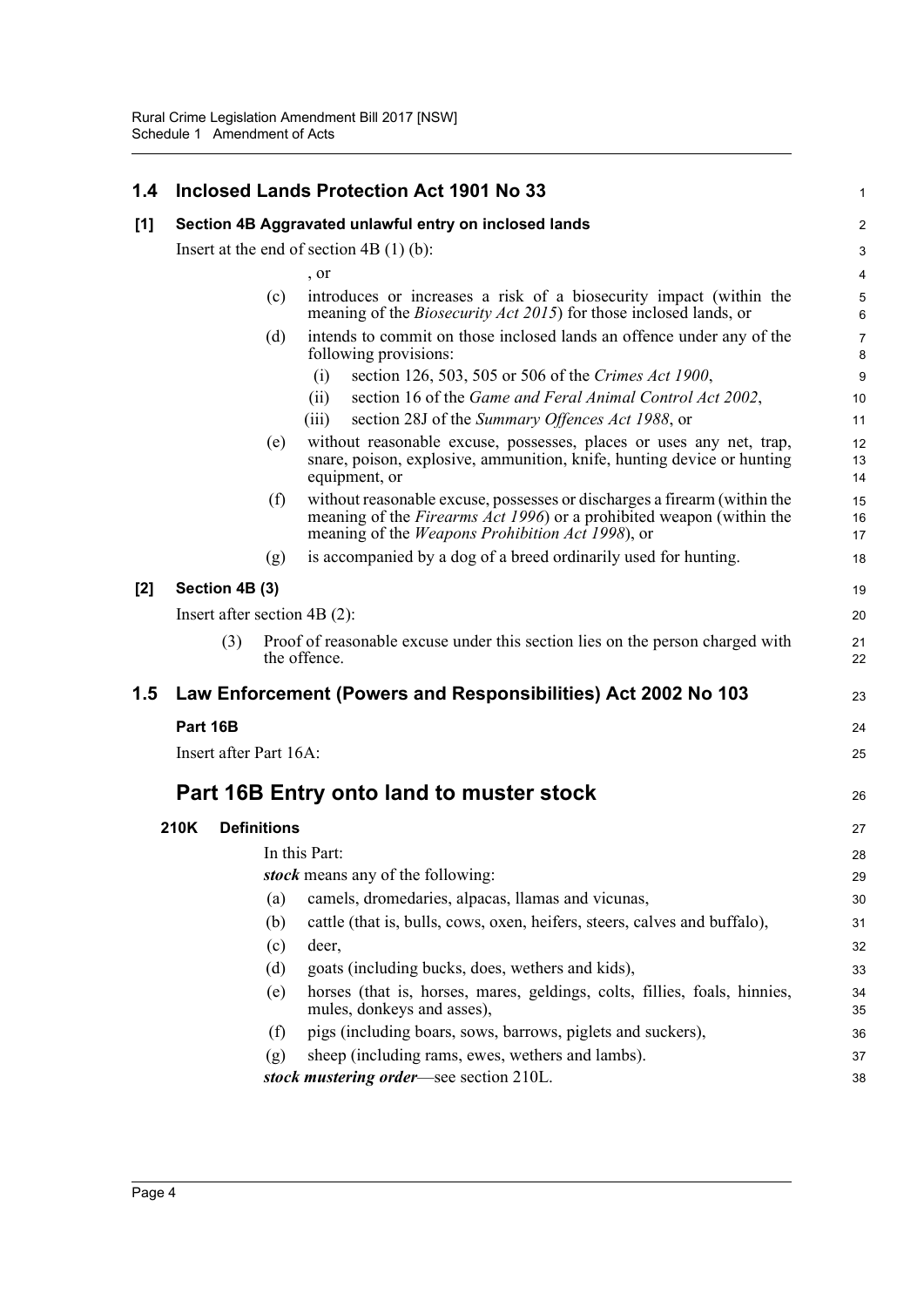#### **210L Stock mustering orders**

- (1) The Local Court may, on application by the owner of stock or a police officer, make an order (a *stock mustering order*) that authorises a person named in the order to do one or more of the following:
	- (a) enter the land specified in the order, including the airspace above the land, to conduct, under the direction and supervision of a police officer, a muster of the stock identified in the order, so as to locate and remove the stock,

- (b) search for and take possession of stock found at the land that matches the description of the stock identified in the order,
- (c) draft, cut out, and take any other action necessary to identify and separate the stock from other stock, but only for the purposes of conducting the muster,
- (d) bring onto the land specified in the order any agent, assistant, horse, dog, vehicle or equipment reasonably necessary for the search, or for the taking possession of stock, that is authorised by the order.
- (2) A stock mustering order is taken to also authorise any police officer to do either or both of the following:
	- (a) enter the land specified in the order, including the airspace above the land, to direct and supervise the muster of the stock identified in the order, so as to locate and remove the stock,
	- (b) bring onto the land any horse, dog, vehicle or equipment that is reasonably necessary for directing and supervising the muster.
- (3) The Local Court is to make a stock mustering order only if satisfied that:
	- (a) the owner of stock or police officer who applied for the order has reasonable grounds for believing that the owner's stock is on land managed or controlled by another person, and
	- (b) either the person managing or controlling the land has unreasonably refused to permit the owner of stock or police officer who applied for the order to enter the land to search for, locate and remove the stock or it is impracticable for the owner of stock or the police officer to obtain such permission.
- (4) A stock mustering order must state:
	- (a) the general grounds on which the order is made, and
	- (b) the period for which it applies.
- (5) Part 4 of the *Local Court Act 2007* applies, subject to any modifications provided for by this Part or by the regulations, to proceedings for a stock mustering order under this Part, as if those provisions were application proceedings against the person managing or controlling the land in relation to which the order is sought. **Note.** Section 70 of the *Local Court Act 2007* provides for appeals in relation to matters dealt with under Part 4 of that Act.

#### **210M Application for stock mustering order**

- (1) An application for a stock mustering order is to be made by issuing and filing an application notice in accordance with Part 4 of the *Local Court Act 2007*.
- (2) An application for a stock mustering order must specify the grounds for the application, including any belief of the applicant, in the manner prescribed by the regulations. 46 47 48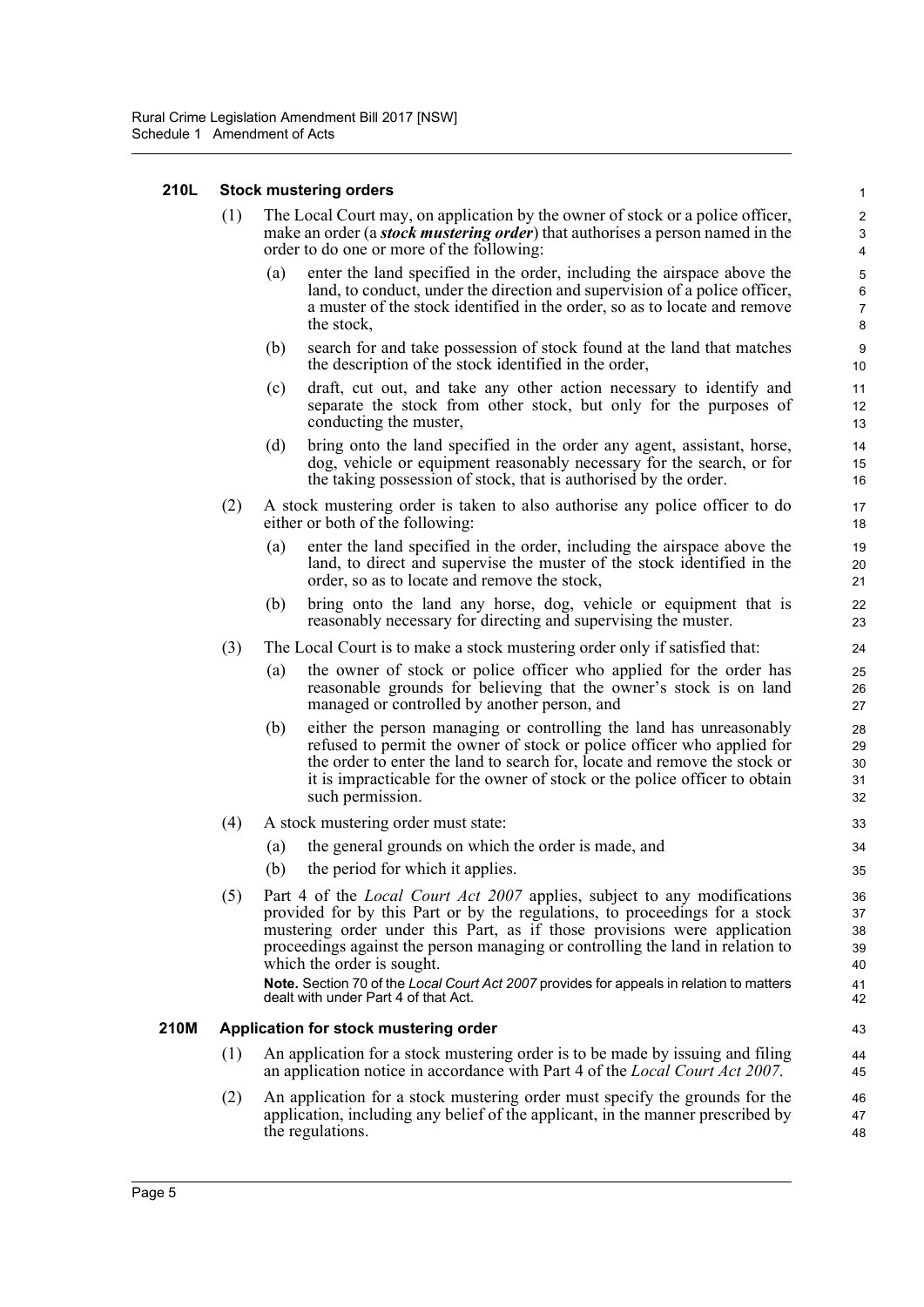|      | (3)                                                  |                                                                                                                                                                                                                                                                                      | Despite section 49 of that Act, the application notice must be served:                                                                                                                                                                                                                                                      | 1                                               |  |  |
|------|------------------------------------------------------|--------------------------------------------------------------------------------------------------------------------------------------------------------------------------------------------------------------------------------------------------------------------------------------|-----------------------------------------------------------------------------------------------------------------------------------------------------------------------------------------------------------------------------------------------------------------------------------------------------------------------------|-------------------------------------------------|--|--|
|      |                                                      | (a)                                                                                                                                                                                                                                                                                  | personally on the owner of, or person managing or controlling, the land<br>to which the application relates, or                                                                                                                                                                                                             | $\sqrt{2}$<br>3                                 |  |  |
|      |                                                      | (b)                                                                                                                                                                                                                                                                                  | if personal service cannot be effected promptly, by causing a copy of the<br>application notice to be affixed to or near at least one of the entrances to<br>the land.                                                                                                                                                      | $\overline{\mathbf{4}}$<br>$\,$ 5 $\,$<br>$\,6$ |  |  |
|      | (4)                                                  |                                                                                                                                                                                                                                                                                      | The application notice must also be served on the police officer in charge of<br>the police station closest to the land to which the application relates, unless the<br>application is made by a police officer.                                                                                                            | $\overline{7}$<br>8<br>9                        |  |  |
|      | (5)                                                  |                                                                                                                                                                                                                                                                                      | The Commissioner is a party to any application for a stock mustering order<br>under this Part and the Commissioner or any police officer may be represented<br>by a legal practitioner at any proceedings for such an order.                                                                                                | 10<br>11<br>12                                  |  |  |
|      | (6)                                                  |                                                                                                                                                                                                                                                                                      | Despite subsection (1), section 51 of the <i>Local Court Act 2007</i> does not apply<br>to an application for a stock mustering order.                                                                                                                                                                                      | 13<br>14                                        |  |  |
| 210N |                                                      |                                                                                                                                                                                                                                                                                      | Notice of order required in certain circumstances                                                                                                                                                                                                                                                                           | 15                                              |  |  |
|      | (1)                                                  |                                                                                                                                                                                                                                                                                      | If the person managing or controlling the land to which a stock mustering<br>order relates did not appear, or was not represented, before the Local Court on<br>the making of the order, the owner of the relevant stock, or the police officer<br>who applied for the order, is to cause a copy of the order to be served: | 16<br>17<br>18<br>19                            |  |  |
|      |                                                      | (a)                                                                                                                                                                                                                                                                                  | personally on the person managing or controlling the land named in the<br>order, or                                                                                                                                                                                                                                         | 20<br>21                                        |  |  |
|      |                                                      | (b)                                                                                                                                                                                                                                                                                  | if personal service cannot be effected promptly, by causing a copy of the<br>order to be affixed to or near at least one of the entrances to the land.                                                                                                                                                                      | 22<br>23                                        |  |  |
|      | (2)                                                  | If no police officer was a party to the proceedings for the stock mustering<br>order, the owner of the relevant stock is to also cause a copy of the order to be<br>served on the police officer in charge of the police station closest to the land<br>to which the notice relates. |                                                                                                                                                                                                                                                                                                                             | 24<br>25<br>26<br>27                            |  |  |
| 210O | Entering land to enforce stock mustering order<br>28 |                                                                                                                                                                                                                                                                                      |                                                                                                                                                                                                                                                                                                                             |                                                 |  |  |
|      | (1)                                                  | A person authorised by a stock mustering order to enter land may enter the<br>land and do the things that the person is authorised to do by the stock<br>mustering order.                                                                                                            |                                                                                                                                                                                                                                                                                                                             | 29<br>30<br>31                                  |  |  |
|      | (2)                                                  | Before land is first entered under the authority of a stock mustering order, the<br>owner of the relevant stock, or the police officer who applied for the order,<br>must cause a notice to be prepared that:                                                                        |                                                                                                                                                                                                                                                                                                                             | 32<br>33<br>34                                  |  |  |
|      |                                                      | (a)                                                                                                                                                                                                                                                                                  | contains a summary of the stock mustering order, and                                                                                                                                                                                                                                                                        | 35                                              |  |  |
|      |                                                      | (b)                                                                                                                                                                                                                                                                                  | specifies the intention of the person named in the order, or any police<br>officer, to enter, or to authorise entry to, the land to act in accordance<br>with the order on or from a date specified in the order (the <i>enforcement</i><br>date).                                                                          | 36<br>37<br>38<br>39                            |  |  |
|      | (3)                                                  |                                                                                                                                                                                                                                                                                      | A copy of the notice must be served, not less than 7 days before the<br>enforcement date:                                                                                                                                                                                                                                   | 40<br>41                                        |  |  |
|      |                                                      | (a)                                                                                                                                                                                                                                                                                  | personally on the owner of, or person managing or controlling, the land<br>to which the application relates, or                                                                                                                                                                                                             | 42<br>43                                        |  |  |
|      |                                                      | (b)                                                                                                                                                                                                                                                                                  | if personal service cannot be effected promptly, by causing a copy of the<br>notice to be affixed to or near at least one of the entrances to the land.                                                                                                                                                                     | 44<br>45                                        |  |  |
|      |                                                      |                                                                                                                                                                                                                                                                                      |                                                                                                                                                                                                                                                                                                                             |                                                 |  |  |